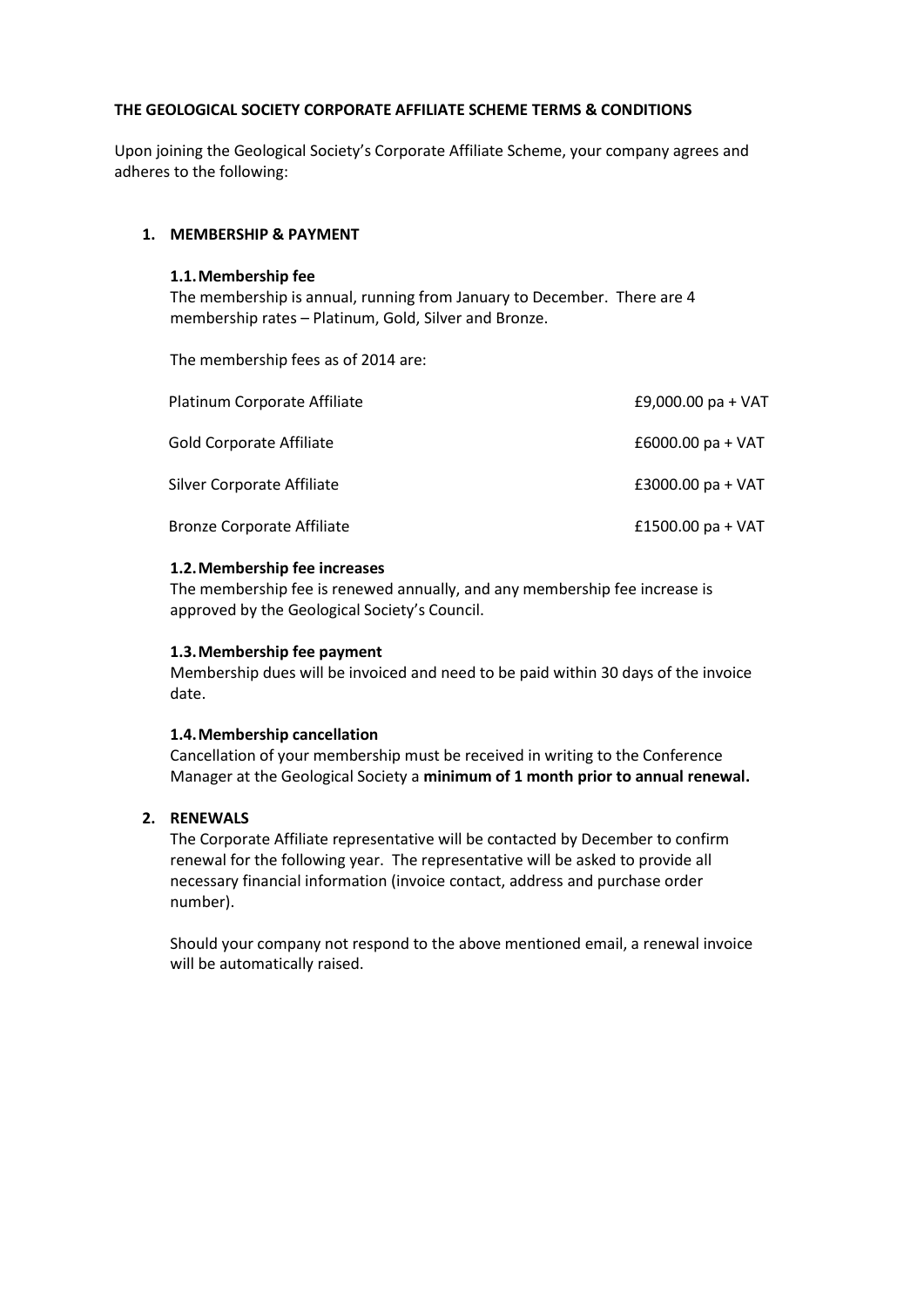# **3. BENEFITS**

- 250 Credits per calendar year, to be spent on using the Society's facilities (Library services and room hire)
- Corporate Affiliate Newsletter
- Free copy of the Society's monthly magazine Geoscientist
- Reduced rates on conference attendance
- Listing on our website including a link to your own website (please note Bronze members will only have their company name listed, without company logo)
- Full acknowledgement in the Society's Burlington House reception area, in whichever membership band your company selects (please note Bronze members will only have their company name listed, without company logo)
- Full acknowledgement in the Society's Annual Review and New and Recent Book Titles catalogue
- Invitation programme of social events ideal for corporate hospitality and networking opportunities.

# **4. USE OF CREDITS**

Each Corporate Affiliate receives 250 credits to be used against Library services or room hire (see table below)

| <b>Library Services</b>                                 |                     |                                             |                                        |                 |  |
|---------------------------------------------------------|---------------------|---------------------------------------------|----------------------------------------|-----------------|--|
| Half day in library                                     |                     | 4 (general assistance included)             |                                        |                 |  |
| Staff assistance                                        |                     | 4 per hour or part thereof                  |                                        |                 |  |
| Book and map loan                                       |                     | 2 per item - plus postage if required       |                                        |                 |  |
| Interlibrary loan                                       |                     | 1 per item - plus cost of the copy or loan  |                                        |                 |  |
|                                                         |                     | (and postage if required)                   |                                        |                 |  |
| Copying                                                 |                     | 1 per item – plus 20p per page (and postage |                                        |                 |  |
|                                                         |                     | if required)                                |                                        |                 |  |
| Emailed research request                                |                     |                                             | 1 for each 15 minutes of research time |                 |  |
|                                                         |                     |                                             |                                        |                 |  |
| Room hire (excludes catering & subject to availability) |                     |                                             |                                        |                 |  |
|                                                         | <b>Council Room</b> |                                             | <b>Arthur Holmes Room</b>              | William         |  |
|                                                         |                     |                                             |                                        | <b>Buckland</b> |  |
|                                                         |                     |                                             |                                        | Room            |  |
| Full day                                                | 70                  |                                             | 50                                     | 45              |  |
| Half day                                                | 50                  |                                             | 40                                     | 35              |  |
| Evening                                                 | 65                  |                                             | 50                                     |                 |  |

# **5. LIBRARY SERVICES**

Library services include:

- Books, journal and map loans (in person and a charged postal loan service)
- Photocopies of journal articles and book chapters held at the Geological Society Library
- Supply of documents from an international network of libraries
- Customised literature searches including bibliography and abstracts when available